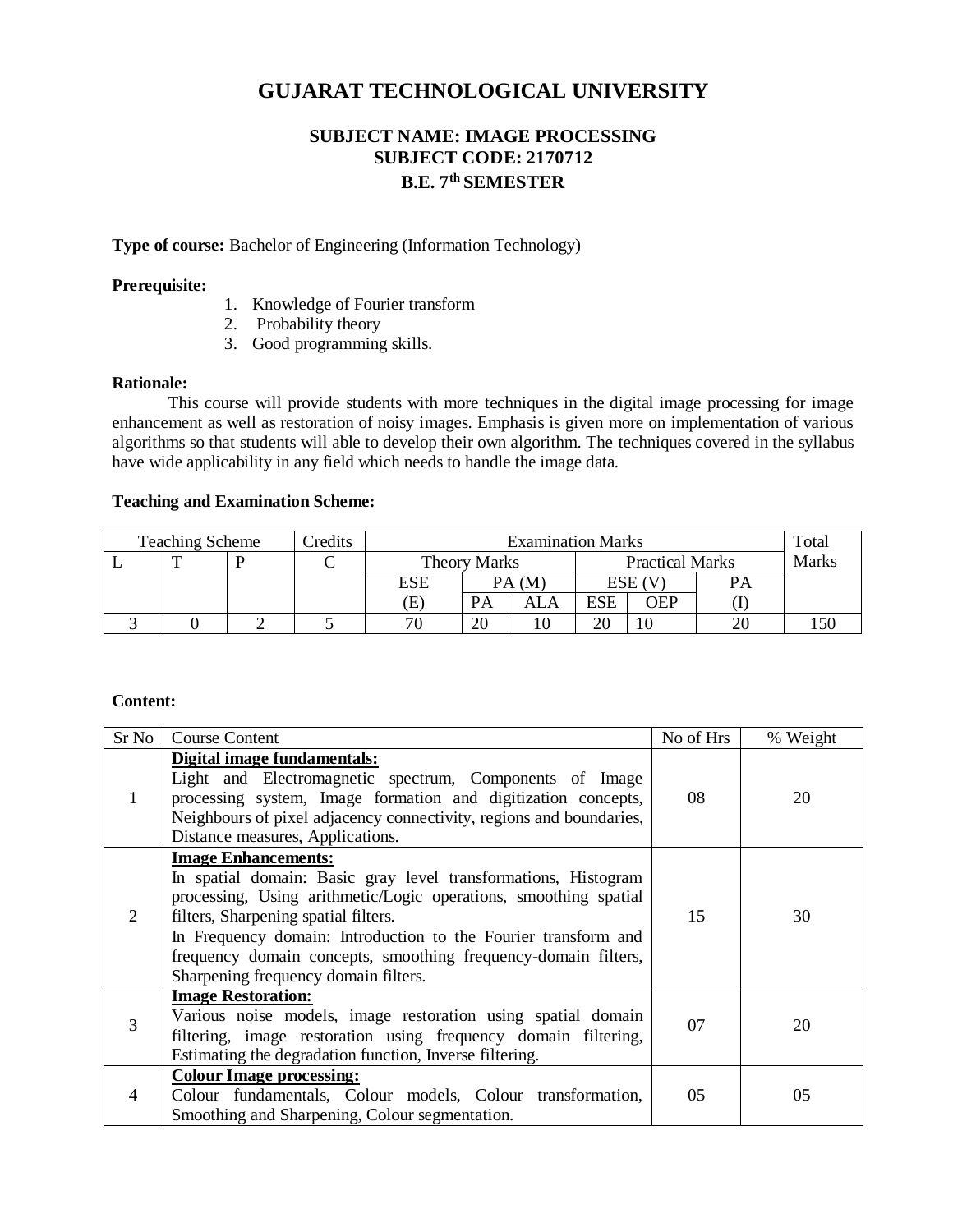|   | <b>Wavelet and Multi-resolution processing:</b>                    | 04             | 10 |
|---|--------------------------------------------------------------------|----------------|----|
|   | Image pyramids, Multi-resolution expansion, wavelet transform.     |                |    |
|   | <b>Image compression:</b>                                          |                |    |
| 6 | Introduction, Image compression model, Error-free compression,     | 04             | 05 |
|   | Lossy compression.                                                 |                |    |
|   | <b>Image segmentation:</b>                                         |                |    |
| 8 | Detection of discontinuities, Edge linking and boundary detection, | 0 <sub>5</sub> | 10 |
|   | thresholding.                                                      |                |    |

## **Suggested Specification table with Marks (Theory):**

| $c_{\rm T}$<br><b>Theory Marks</b><br>Distribution of T |      |      |      |      |  |  |
|---------------------------------------------------------|------|------|------|------|--|--|
| evel                                                    | evel | evel | evel | evel |  |  |
| or<br>∠∪                                                | ∠∪   | * ~  | ΙV   | ∪ັ   |  |  |

## **Legends: R : Remembrance ; U = Understanding; A = Application; N= Analyze and E=Evaluation and above Levels (Revised Bloom's Taxonomy)**

Note: This specification table shall be treated as a general guideline for students and teachers. The actual distribution of marks in the question paper may vary slightly from above table

## **Reference Books:**

- 1. Digital Image Processing, Second Edition by Rafel C. Gonzalez and Richard E. Woods, Pearson Education
- 2. Digital Image Processing by Bhabatosh Chanda and Dwijesh Majumder, PHI
- 3. Fundamentals of Digital Image Processing by Anil K Jain, PHI
- 4. Digital Image Processing Using Matlab, Rafel C. Gonzalez and Richard E. Woods, Pearson Education

## **Course Outcome:**

After learning the course the students should be able to:

- 1. Understand the basic image enhancement techniques in spatial  $\&$  frequency domains
- 2. Understand the various kind of noise present in the image and how to restore the noisy image.
- 3. Understand the basic multi-resolution techniques and segmentation methods.
- 4. To apply this concepts for image handling in various fields.

## **List of Experiments:**

Experiments will be based on the topics taught in the theory.

## **Major Equipments:**

1. Computer system with high computing power and main memory.

## **List of Open Source Software/learning website:**

- 1. MATLAB with image processing toolbox.
- 2. Scilab (SIP)

## **Open ended problems:**